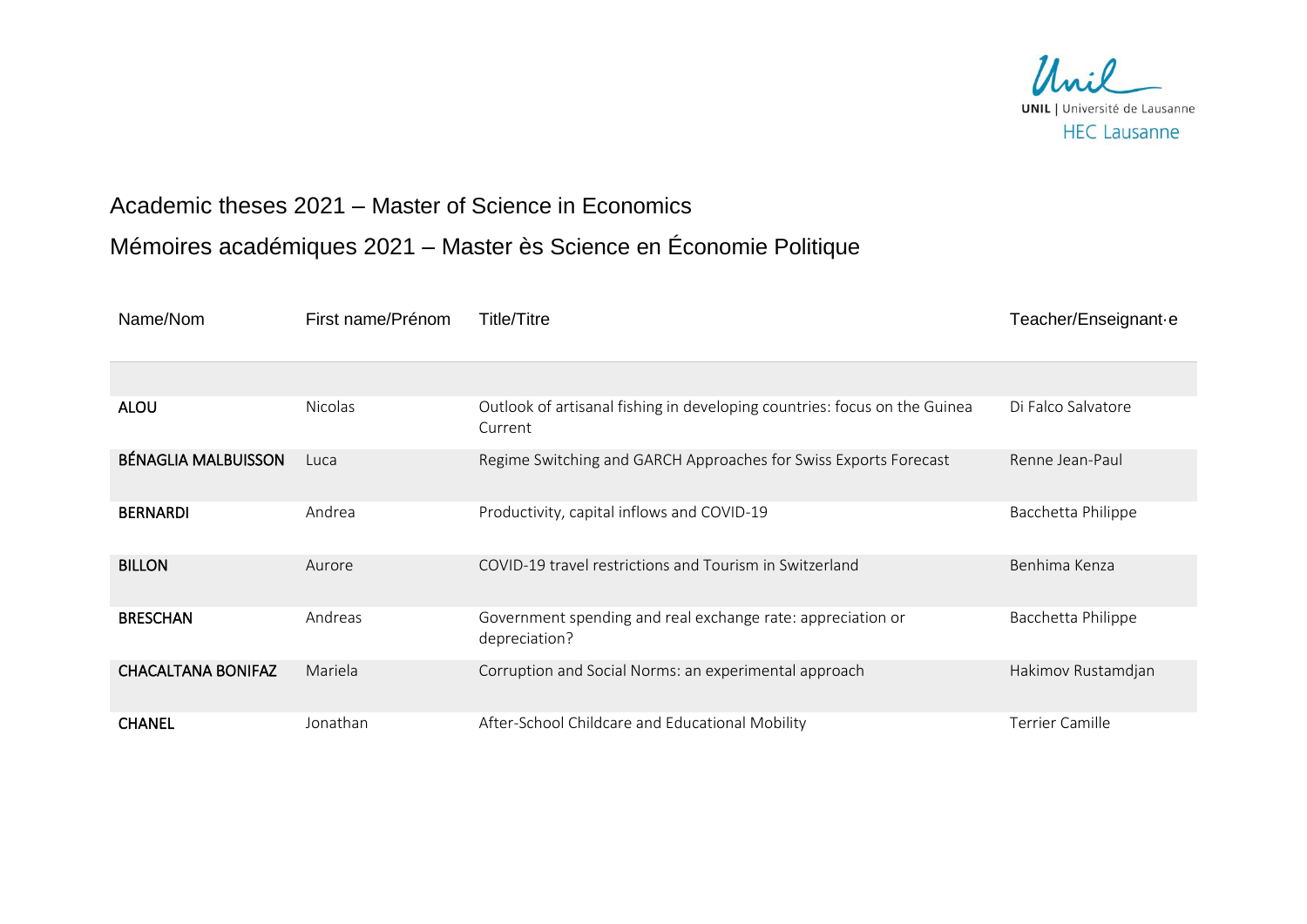

| <b>CHASSOT</b>    | Christian     | Strategic Reasoning Throughout Time: A Critical Analysis of Structuring<br>Practices                                         | Klaus Bettina          |
|-------------------|---------------|------------------------------------------------------------------------------------------------------------------------------|------------------------|
| <b>EL CHAMMAA</b> | Roudayna      | An experimental test of correlation neglect in medical information<br>consumption: Hypothesizing the anti-motivated reasoner | Hakimov Rustamdjan     |
| <b>FAIDI</b>      | Marie         | Determinants of Financial Literacy and Effects of Teaching Economics:<br>Evidence from French High School                    | <b>Terrier Camille</b> |
| <b>HANSELMANN</b> | Simon         | What Can Be Learned from Pre-Pandemic Teleworking                                                                            | Lalive Rafael          |
| <b>ILIC</b>       | Nemanja       | The Effects of Automation on Occupational Transitions                                                                        | Lalive Rafael          |
| <b>ITIM</b>       | Simon         | Corruption and Conflict Incidence - Investigating the role of corruption on<br>the incidence of intrastate conflicts         | Rohner Dominic         |
| <b>KHASHAN</b>    | Sabreen       | Reading the Palestinian Public Opinion: The Effect of Violent Conflict on<br>Violence Support                                | Rohner Dominic         |
| LE                | Hoang Sao Mai | Why do choice architects intervene in the decision-making? Experimental<br>evidence                                          | Hakimov Rustamdjan     |
| <b>PEDRETTI</b>   | Leonardo      | The role of mining in social unrest: The Peruvian case                                                                       | Rotesi Tiziano         |
| <b>RAIS</b>       | Guillaume     | Inheritance Flows in Switzerland: A Revision and Update: 1911-2019                                                           | <b>Brülhart Marius</b> |
| SAID              | Zachary       | Central Bank Digital Currency and Monetary Policy                                                                            | Benhima Kenza          |
| <b>SAMONINI</b>   | Aude          | Information Disclosure and Certification Intermediary with a Monopolistic<br>Seller                                          | Montez Joao            |